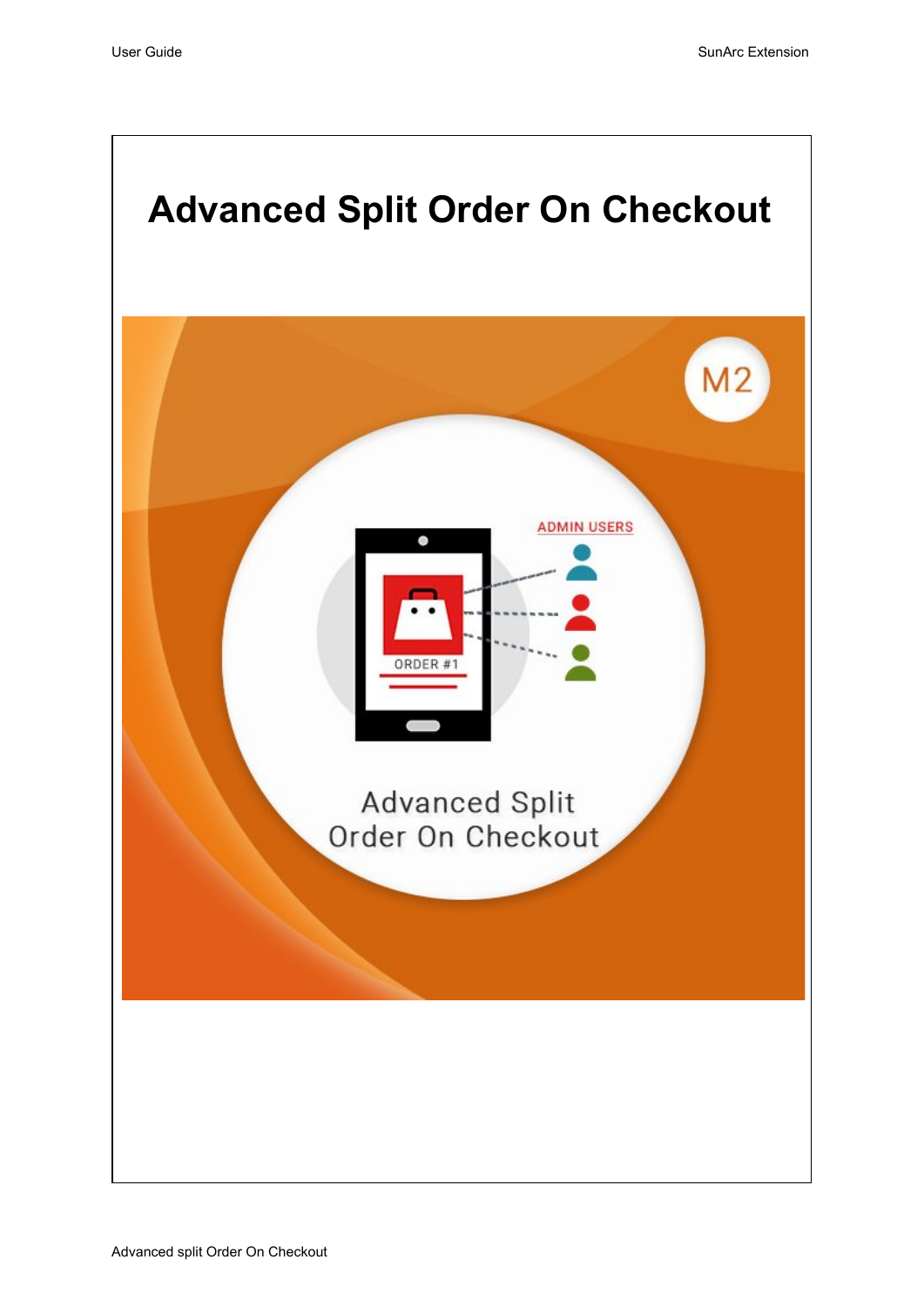# **Table of Contents**

| <b>Introduction</b>                                   | $\mathbf{2}$ |
|-------------------------------------------------------|--------------|
| <b>Backend Settings of the Extension</b>              | $\mathbf{2}$ |
| <b>Condition of the Extension</b>                     | 3            |
| How to Assign AdvSplitorder Attribute?                | 4            |
| <b>How Does the Extension Work?</b>                   | 5            |
| How Does the Extension Work with Various Admin Users? | 6            |
| <b>Features of the Extension</b>                      | 7            |
| <b>Contact Us</b>                                     | 8            |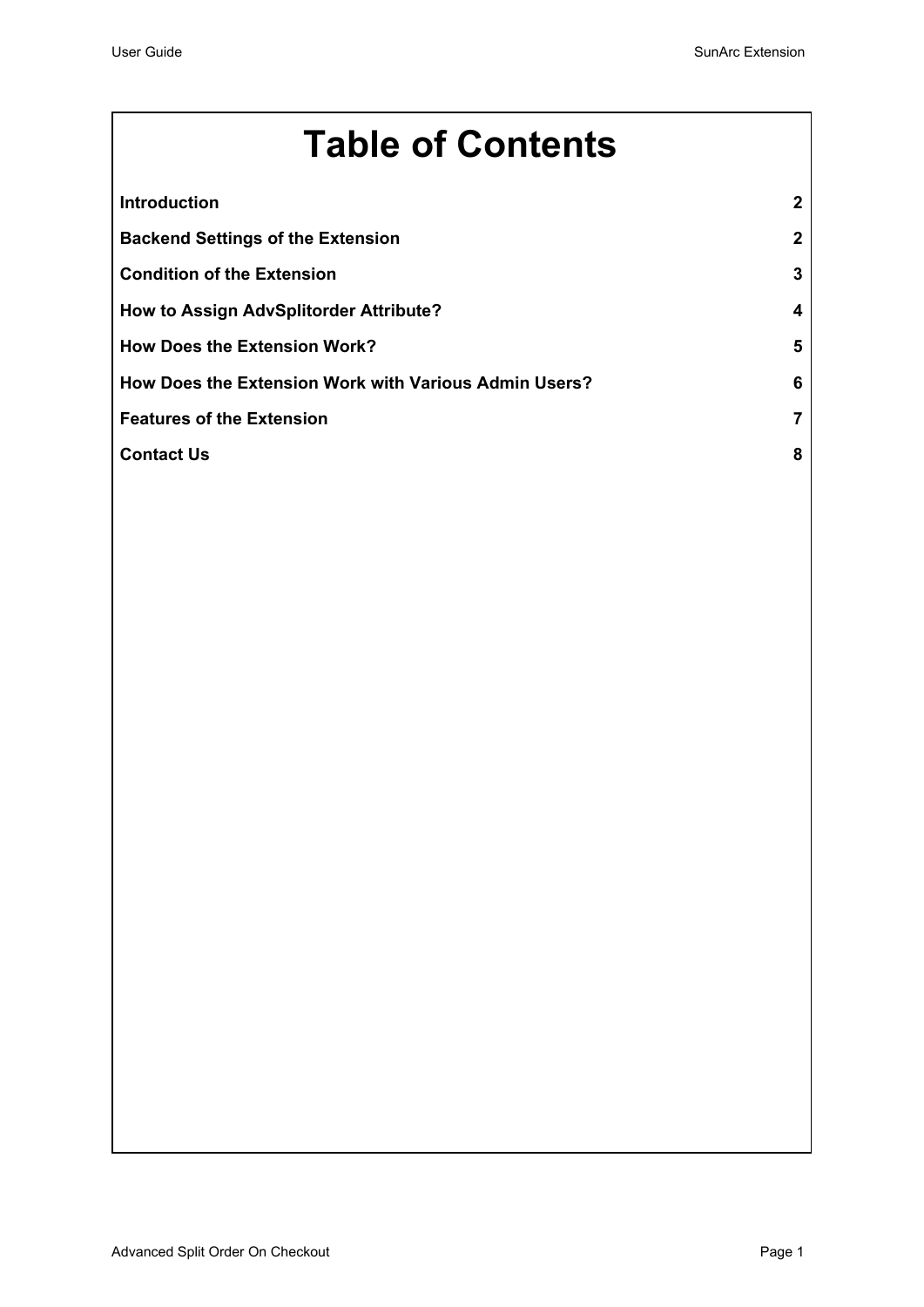## <span id="page-2-0"></span>**Introduction**

"Advanced Split Order On Checkout extension" allows splitting an order into separate orders. This extension can be used to split an order automatically into multiple orders based on some product attribute or the number of items in the cart. The customer will receive different order ids for their ordered cart.

Customers can view all the ids of all of the order that have been split in their Order History and track each item separately. The admin can generate separate invoices and shipments for each order id. Shipping charges and tax are also divided among multiple orders based on items.

We can create various Admin Users and restrict their roles based on the assigned attribute option, admin user whose role is restricted based on certain attribute option will only see the orders related to the attributes assigned to him only. These admin users can then also filter these results based on the attributes assigned to them through a dynamic filter provided in our custom column of 'Split Attribute'.

It is a great tool to coordinate and control the work of different admin users. Admin users will be able to see only orders of product attributes assigned to them and will know exactly what orders they are responsible for. This will reduce confusion and misunderstanding between your staff members. And will significantly increase the speed and quality of order processing.

## <span id="page-2-1"></span>**Backend Settings of the Extension**

- ★ Navigate to **Stores > Settings > Configuration > SunArc > Advance Split Order** in Magento Admin Panel.
- ★ **General Configuration** screen opens.
- ★ **Enable Advance Split Order**: Choose Yes to enable Advanced Split Order extension.
- ★ **Advance Splitorder Conditions**: Select the Advance Splitorder conditions as per which splitting of an order has to be done.
- ★ Click on '**Save Config**' to save the configuration settings.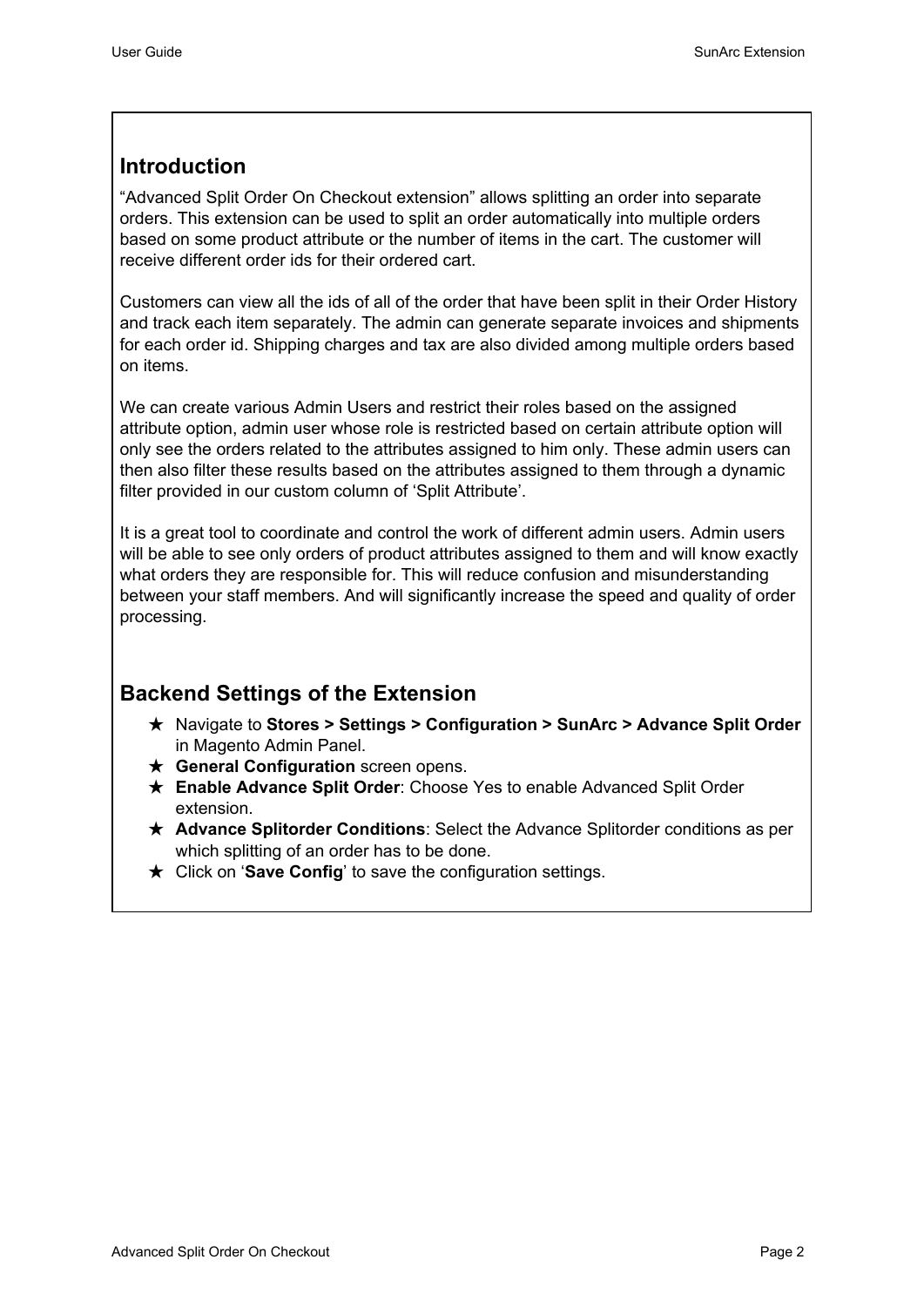<span id="page-3-0"></span>

|                                                            | <b>Save Config</b>                                                                                                                                                                                                                                                                                                                                                        |
|------------------------------------------------------------|---------------------------------------------------------------------------------------------------------------------------------------------------------------------------------------------------------------------------------------------------------------------------------------------------------------------------------------------------------------------------|
| <b>General Configurations</b>                              |                                                                                                                                                                                                                                                                                                                                                                           |
| Enable Advance Split Order<br>[global]                     | Yes                                                                                                                                                                                                                                                                                                                                                                       |
| <b>Advance Splitorder Conditions</b><br>[store view]       | Split according to attribute                                                                                                                                                                                                                                                                                                                                              |
|                                                            | Choose 'yes' to enable                                                                                                                                                                                                                                                                                                                                                    |
|                                                            |                                                                                                                                                                                                                                                                                                                                                                           |
| <b>Condition of the Extension</b><br>A) Default Condition: |                                                                                                                                                                                                                                                                                                                                                                           |
| attribute is chosen.                                       | When the condition is Default then the order is split irrespective of any attribute. Example:<br>If an order has 4 products then the order is split into 4 different orders no matter what                                                                                                                                                                                |
| <b>B) Split if attribute exists:</b>                       |                                                                                                                                                                                                                                                                                                                                                                           |
| placed.                                                    | When we enable this option, order splits only if any product contains a selected attribute. If<br>an attribute is assigned to any of the product and now we choose to place an order by<br>adding the product having assigned attribute and along with that some other products,<br>then our order will be split according to the number of products present in the order |
| split at all.                                              | Like, if we have 6 products in an order out of which two products have assigned attributes<br>then the order will split in 6 different orders having different order ids. If none of the<br>products in the order have the chosen attribute associated with them then the order won't                                                                                     |
|                                                            | Like, in our previous example if none of the product out of 6 products has the desired<br>attribute associated with them then there will be a single order having all the 6 products.                                                                                                                                                                                     |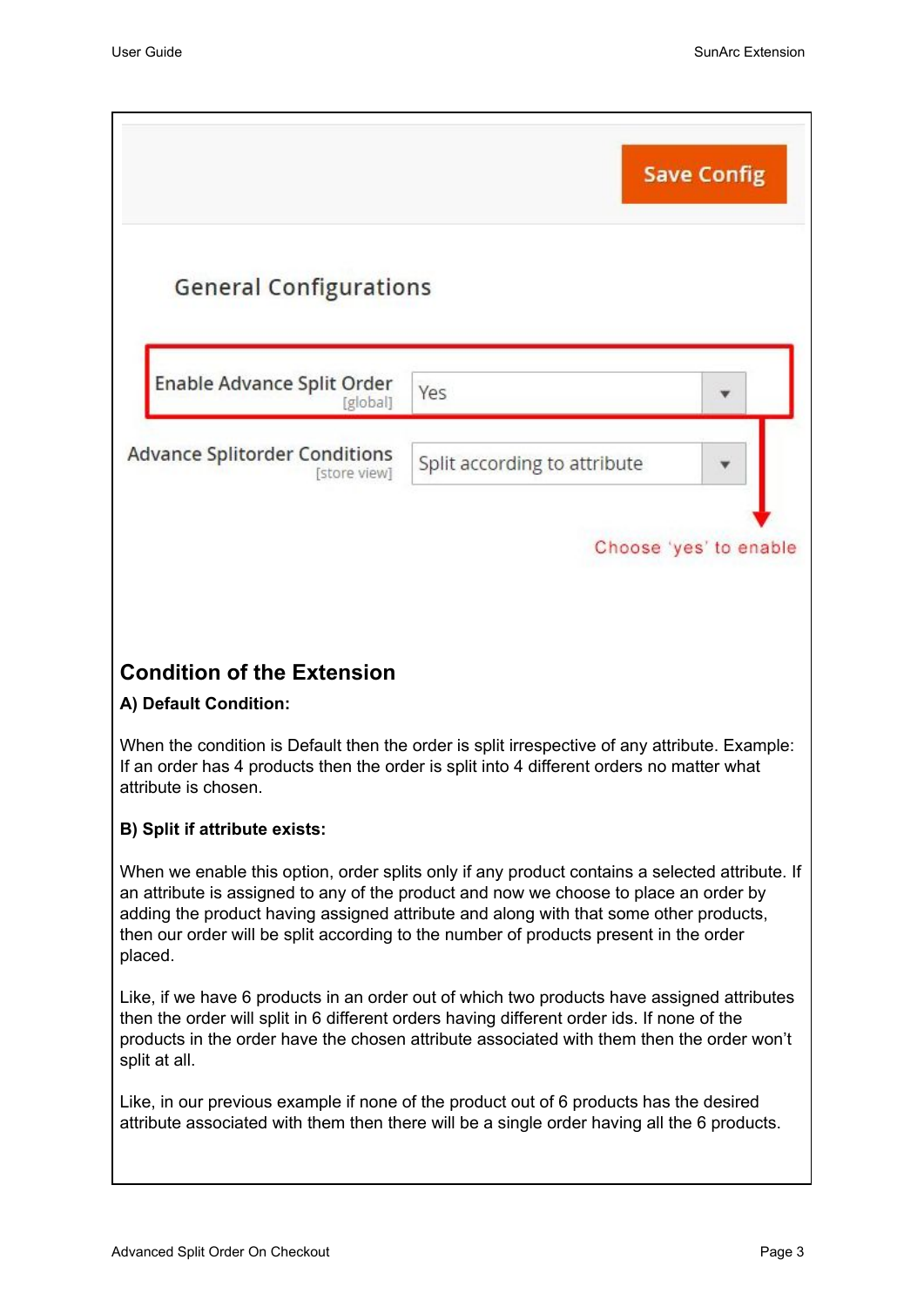## **C) Split according to attribute:**

In this condition products having the same attribute will be clubbed into a single order and different orders will be created for different attributes also the products that do not have the chosen attribute associated with them will be clubbed into a single order.

Like, if an order has 6 products out of which 2 products have desired attribute associated to them and rest four have no desired attribute, so now the order will be split into 2 different orders, one having products with desired attribute and one having products without the desired attribute. For example, our store has multiple warehouses and we want to split orders based on warehouse options.

|                                                      | <b>Save Config</b> |  |
|------------------------------------------------------|--------------------|--|
| <b>General Configurations</b>                        |                    |  |
| Enable Advance Split Order<br>[global]               | Yes                |  |
| <b>Advance Splitorder Conditions</b><br>[store view] | Default            |  |

- <span id="page-4-0"></span> $\star$  If there are multiple attributes, then they will work according to priority.
- $\star$  If two attributes have the same priority then last modified attribute will be applicable.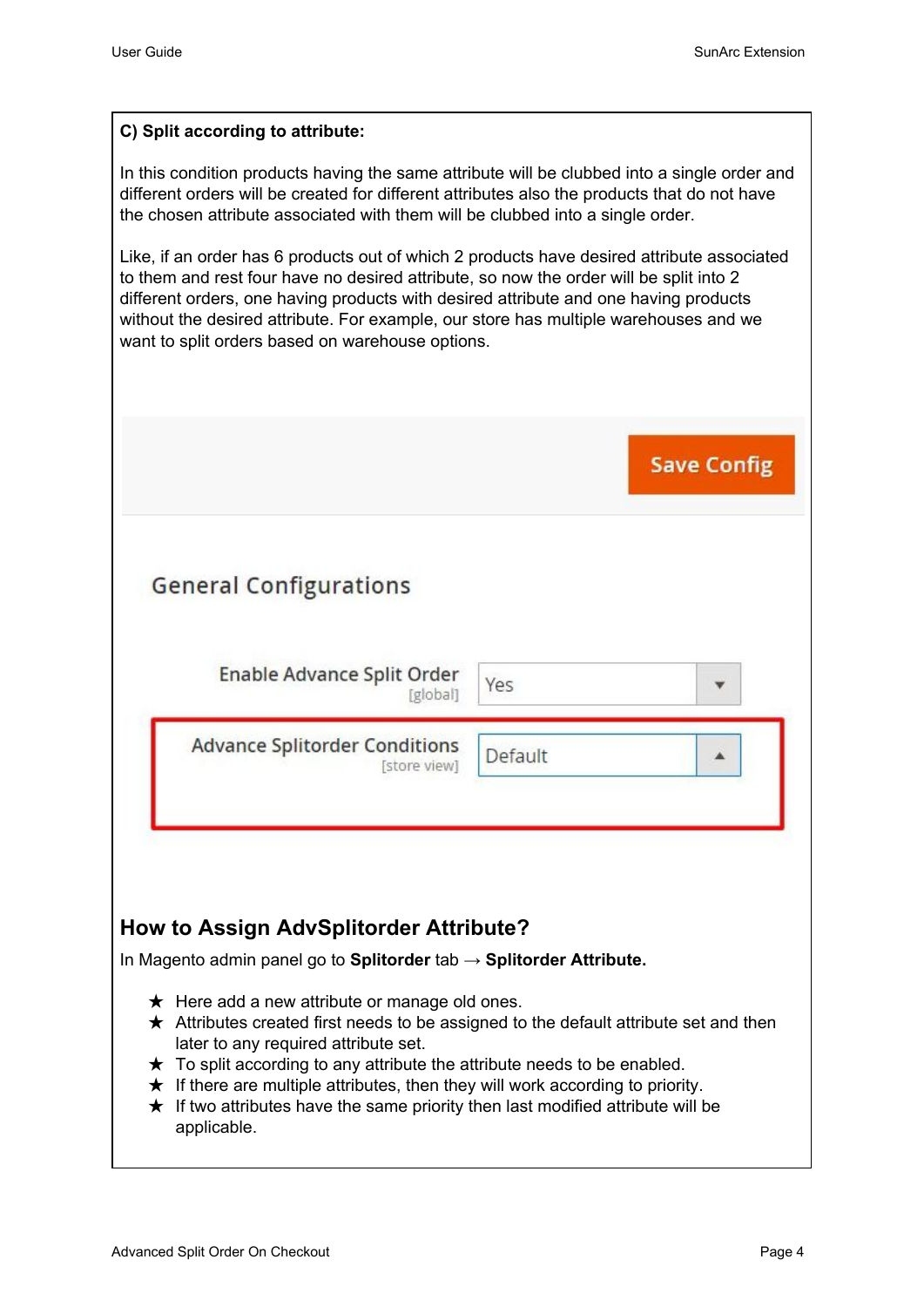<span id="page-5-0"></span>

| DASHBOARD                 | Assign Splitorder Attribute                                                                                                                                                                                                                                                                                                                                                                                                                                           |        |                   |       |                        | admin v |
|---------------------------|-----------------------------------------------------------------------------------------------------------------------------------------------------------------------------------------------------------------------------------------------------------------------------------------------------------------------------------------------------------------------------------------------------------------------------------------------------------------------|--------|-------------------|-------|------------------------|---------|
| S<br><b>SALES</b>         |                                                                                                                                                                                                                                                                                                                                                                                                                                                                       |        | $\leftarrow$ Back | Reset | Save and Continue Edit | Save    |
| ŵ<br>CATALOG              |                                                                                                                                                                                                                                                                                                                                                                                                                                                                       |        |                   |       |                        |         |
| <b>CUSTOMERS</b>          | AdvSplitorder Attribute Information                                                                                                                                                                                                                                                                                                                                                                                                                                   |        |                   |       |                        |         |
| MARKETING                 | Select Attribute For Split<br>Order                                                                                                                                                                                                                                                                                                                                                                                                                                   | status |                   |       |                        |         |
| $\blacksquare$<br>CONTENT | Priority *                                                                                                                                                                                                                                                                                                                                                                                                                                                            |        |                   |       |                        |         |
| <b>PLITORDER</b>          | Attribute Options *                                                                                                                                                                                                                                                                                                                                                                                                                                                   |        |                   |       |                        |         |
|                           | <b>How Does the Extension Work?</b><br>We can understand the work process of the extension with the below-given example.<br>Let's Suppose we create a warehouse attribute. In this warehouse attribute, we create<br>various options like warehouse A, warehouse B and warehouse C. This warehouse<br>attribute is assigned to our used attribute set. We create products and assigned the<br>requisite warehouse. Now a customer has placed an order with 5 products |        |                   |       |                        |         |
|                           | a. Product A belongs to Warehouse B                                                                                                                                                                                                                                                                                                                                                                                                                                   |        |                   |       |                        |         |
|                           | b. Product B belongs to Warehouse A                                                                                                                                                                                                                                                                                                                                                                                                                                   |        |                   |       |                        |         |
|                           | c. Product C belongs to Warehouse A                                                                                                                                                                                                                                                                                                                                                                                                                                   |        |                   |       |                        |         |
|                           | d. Product D belongs to Warehouse C                                                                                                                                                                                                                                                                                                                                                                                                                                   |        |                   |       |                        |         |
|                           | e. Product E belongs to none of the warehouses                                                                                                                                                                                                                                                                                                                                                                                                                        |        |                   |       |                        |         |
|                           | In this case, our order will be split into 4 different orders:                                                                                                                                                                                                                                                                                                                                                                                                        |        |                   |       |                        |         |

- a. Order 1 having products of warehouse A, i.e Product B and C
- b. Order 2 having a product of warehouse B, i.e Product A
- c. Order 3 having a product of warehouse C, i..e Product D
- d. Order 4 will be of none of the warehouses, i.e Product E.

**Note 1:** Advanced Split Order On Checkout will work with the Magento default payment methods that are Cheque / Money Order and Cash on Delivery. In the case of any 3rd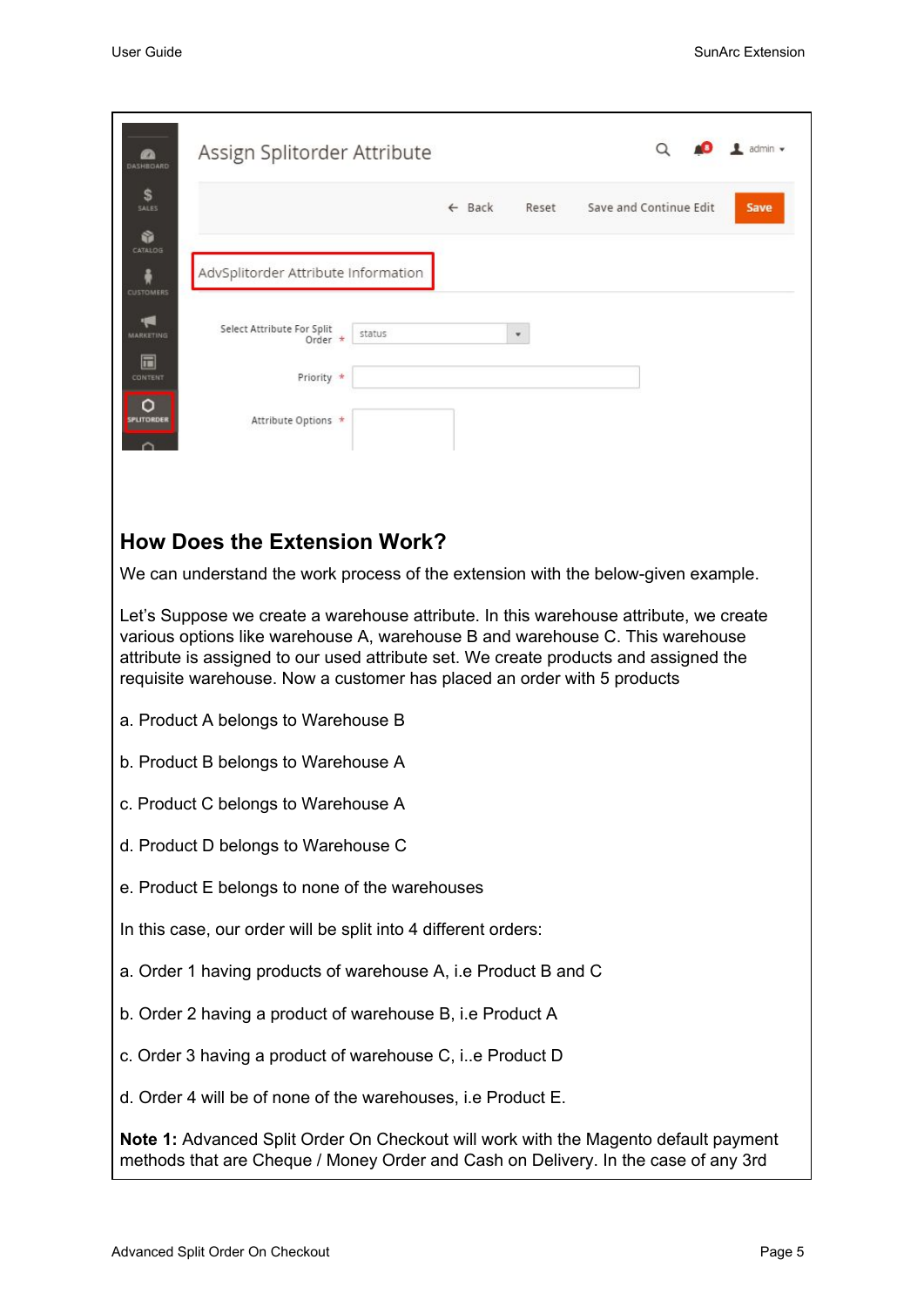<span id="page-6-0"></span>party payment gateway, it may need some customization if the third party payment gateway code does not follow the default Magento payment module pattern. **Note 2:** Extension works well with Simple and Configurable products and not with Downloadable and Virtual products as these do not have any shipping associated with them. **How Does the Extension Work with Various Admin Users?** Various admin users can be created and various Roles need to be assigned to these. **Step 1**- In order to Restrict Role By SplitAttribute ★ On Magento Admin Panel, Navigate to System > User Roles  $\star$  Choose the role, it will redirect to the Role Information page. ★ On this page select Role Resources, at the end page option of YES/NO of Restrict Role by SplitAttribute will be available. testadmin **Save Role** ← Back Delete Role Reset A **Change indexer mode A Permissions** All Users 4 **D** Locked Users 4 **Bull User Roles** ▲ ■● Other Settings A **Notifications** 4 Show Toolbar ▲ ■ Show List ▲ ■ Mark as Read ▲ **■ Remove** 4 **Quilt** Custom Variables A Manage Encryption Key 4 Global Search  $\mathbf{A}$ **Restrict Role** Yes by SplitAttribute **No Step 2**  $\star$  On Magento admin panel, System > All Users  $\star$  Choose the admin user, the selected attribute will be visible in admin user as well and then selected attribute value can be assigned to the user.  $\star$  The admin user will then be able to view orders related to the assigned attribute only. Now if Admin User A is assigned attribute of Warehouse A then he will be able to see only the orders related to Warehouse A only.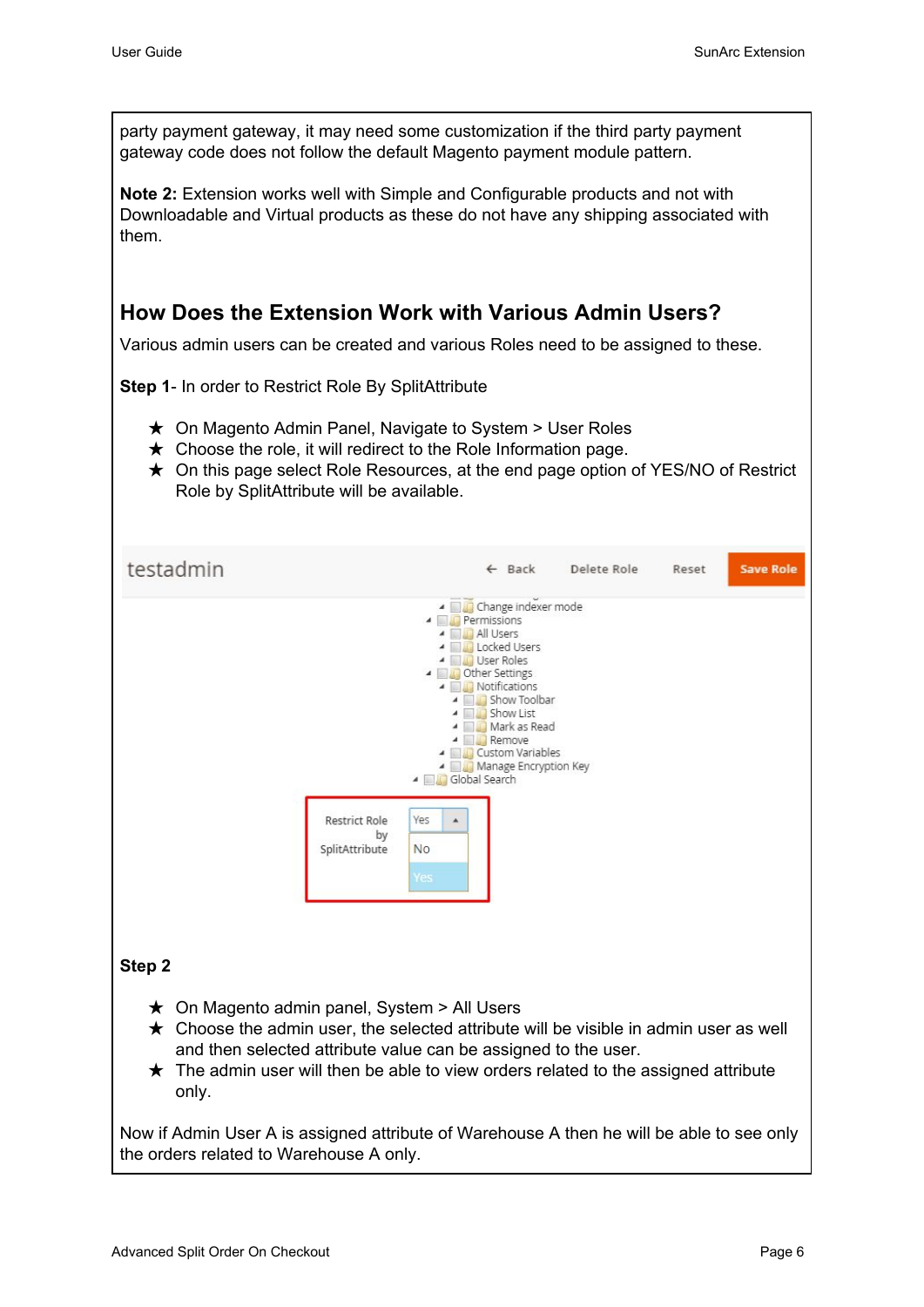| User Info                        | User Name *                            | testuser                             |   |  |
|----------------------------------|----------------------------------------|--------------------------------------|---|--|
| User Role                        | First Name *                           | Test                                 |   |  |
|                                  |                                        |                                      |   |  |
|                                  | Last Name *                            | User                                 |   |  |
|                                  | Email $*$                              | test@mailinator.com                  |   |  |
|                                  | New<br>Password                        |                                      |   |  |
|                                  | Password<br>Confirmation               |                                      |   |  |
|                                  | Interface<br>Locale                    | English (United States)              | × |  |
|                                  | This account<br>ïs.                    | Active                               |   |  |
|                                  |                                        | Current User Identity Verification   |   |  |
|                                  | Your<br>大<br>Password                  |                                      |   |  |
|                                  | Restrict user                          |                                      |   |  |
|                                  | Restrict by<br>Splitorder<br>Attribute | Albania<br>Algeria<br>American Samoa |   |  |
|                                  |                                        |                                      |   |  |
|                                  |                                        |                                      |   |  |
| <b>Features of the Extension</b> |                                        |                                      |   |  |

#### <span id="page-7-0"></span>**Separate order ids are created based on selected condition and attribute**

As the order splits according to selected condition and attributes it makes the order details more informative.

### **Separate invoices and shipment can be created for individual order**

Admin can generate separate invoices and shipment for individual order created as per the condition and attribute selected at the backend.

**The Customer can view detailed information about their order in their account** The customer would get the details of each order Id generated in the orders section of my account.